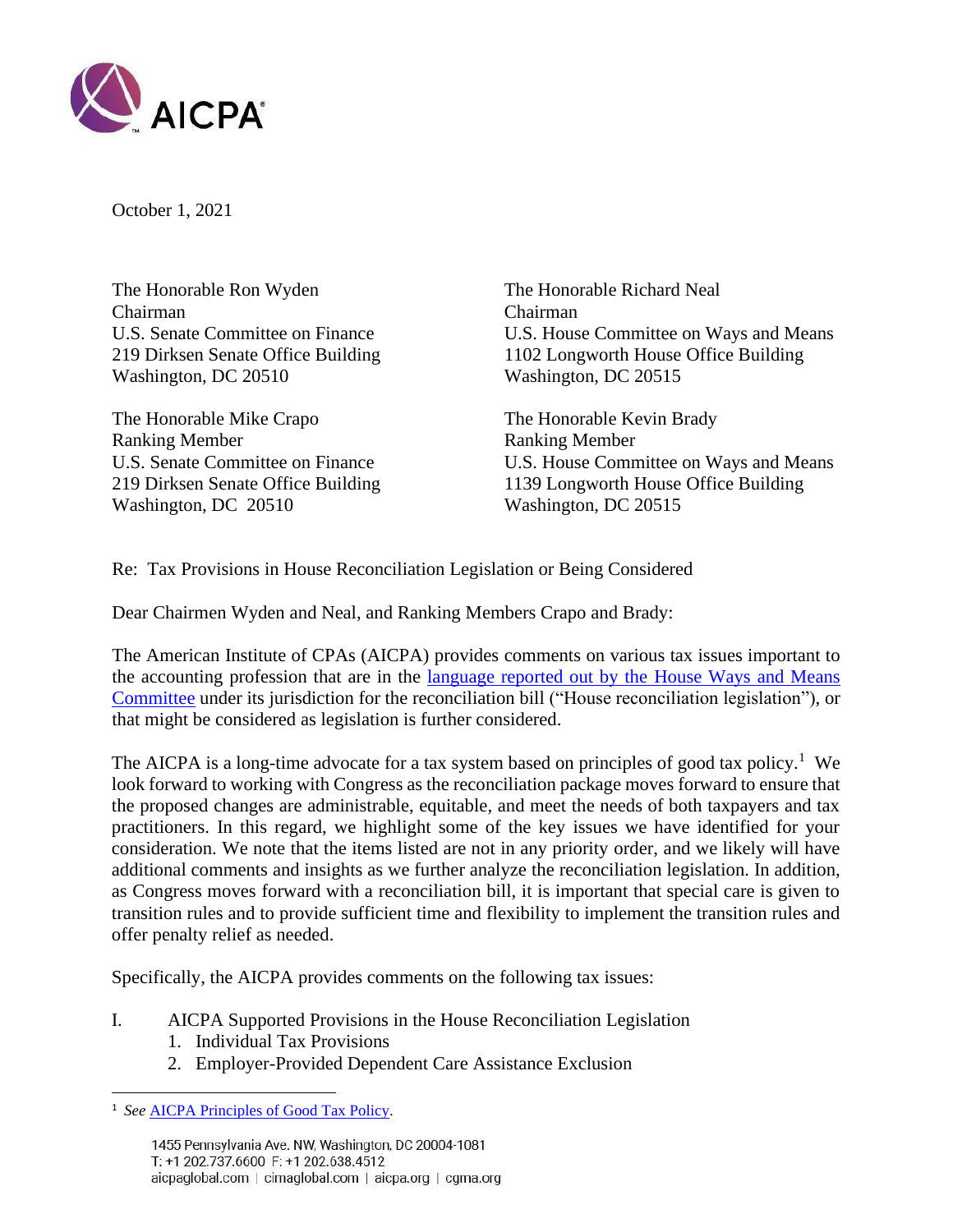The Honorable Ron Wyden The Honorable Richard Neal The Honorable Mike Crapo The Honorable Kevin Brady October 1, 2021 Page 2 of 3

- 3. Temporary Rule to Allow Certain S Corporations to Reorganize as Partnerships Tax-Free
- 4. IRC Section 174 Amortization Deferral
- 5. International Tax Provisions
- II. AICPA Concerns with Certain Tax Provisions in the House Reconciliation Legislation
	- 1. IRC Section 199A Deduction for Qualified Business Income
	- 2. IRC Section 461(l) Excess Business Losses
	- 3. IRC Section 162(m) Limitation on Deduction of Excess Employee Remuneration
	- 4. Employee Benefits Tax Provisions
	- 5. Trust and Estate Tax Provisions
	- 6. Certain Losses under IRC Section 165(g)
	- 7. Limitation on Certain Special Rules for IRC Section 1202 Gains
	- 8. Modification of Procedural Requirements Relating to Assessment of Penalties
- III. Additional Comments
	- 1. IRS Regulation of Paid Tax Return Preparers
	- 2. Financial Account Reporting to Improve Tax Compliance
	- 3. IRS Funding
	- 4. Structural Changes to Subchapter K (Partnership Taxation)
	- 5. Corporation Minimum Tax at 15% of Book Income
	- 6. Nonqualified Deferred Compensation

The AICPA is the world's largest member association representing the accounting profession, with more than 428,000 members in the United States and worldwide, and a history of serving the public interest since 1887. Our members advise clients on federal, state, and international tax matters and prepare income and other tax returns for millions of Americans. Our members provide services to individuals, not-forprofit organizations, small and medium-sized businesses, as well as America's largest businesses.

We welcome the opportunity to discuss these comments on the reconciliation legislation or to answer any questions that you may have. If you have any questions, please contact; Edward Karl, AICPA VP Taxation, at (202) 355-4892, or [edward.karl@aicpa-cima.com;](mailto:edward.karl@aicpa-cima.com) Lauren Pfingstag, Director – AICPA Congressional or Political Affairs, at (407) 257-0607, o[r lauren.pfingstag@aicpa-cima.com;](mailto:lauren.pfingstag@aicpa-cima.com) or me at (601) 326-7119 or [JanLewis@HaddoxReid.com.](mailto:JanLewis@HaddoxReid.com)

Sincerely,

intofered

Jan Lewis, CPA Chair, AICPA Tax Executive Committee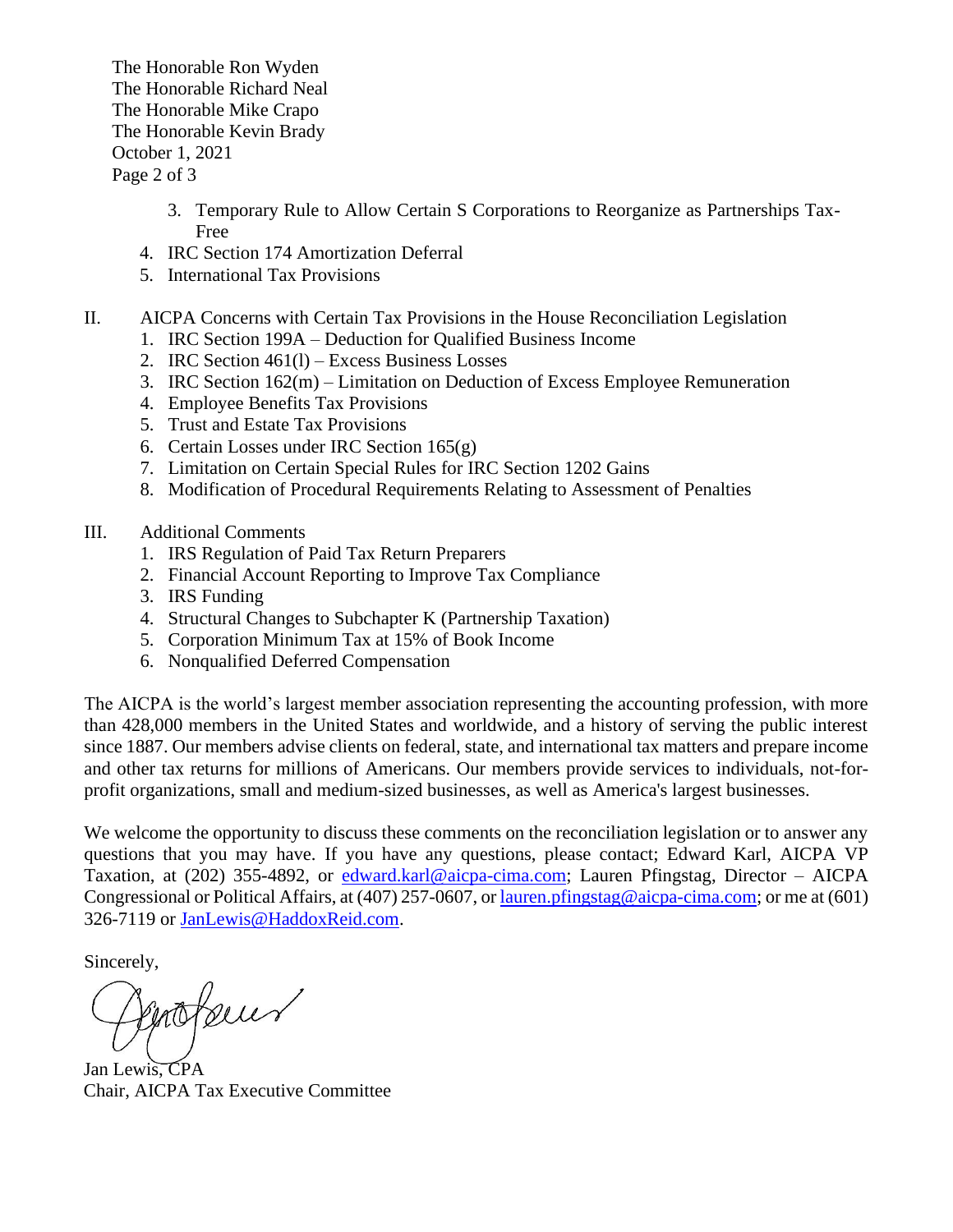The Honorable Ron Wyden The Honorable Richard Neal The Honorable Mike Crapo The Honorable Kevin Brady October 1, 2021 Page 3 of 3

cc: Members of the Senate Committee on Finance Members of the House Committee on Ways and Means Mr. Thomas Barthold, Chief of Staff, Joint Committee on Taxation The Honorable Janet Yellen, Secretary of the Treasury The Honorable Lily Batchelder, Assistant Secretary for Tax Policy, Department of the Treasury Mr. Mark Mazur, Deputy Assistant Secretary for Tax Policy, Department of the Treasury The Honorable Charles P. Rettig, Commissioner, Internal Revenue Service The Honorable William M. Paul, Chief Counsel, Internal Revenue Service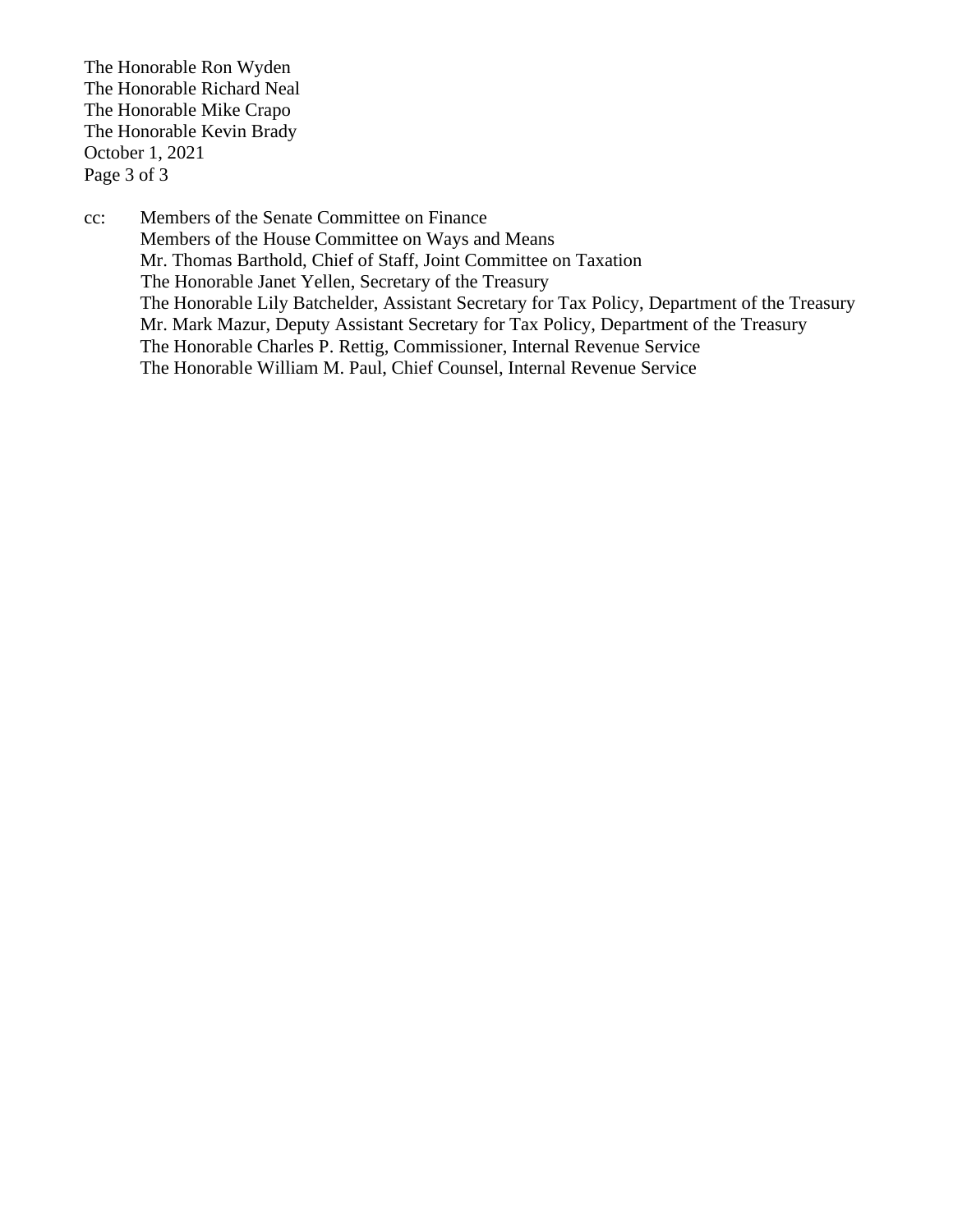#### **AMERICAN INSTITUTE OF CPAs**

#### **Tax Provisions in Reconciliation Legislation or Being Considered**

#### **October 1, 2021**

### **I. AICPA SUPPORTED PROVISIONS IN THE HOUSE RECONCILIATION LEGISLATION**

The AICPA generally supports the following provisions in the House reconciliation legislation and in certain instances provides suggestions for improvement.

#### **1. Individual Tax Provisions**

#### *Child Tax Credit*

The AICPA supports the administrability enhancements and safe harbor exception to the child tax credit made by Sections 137101, 137102 and 137103 and realize that if not all the rules are followed correctly for the advance payments, there could be under withholding and a tax liability when the income tax return is filed. These provisions relate to the extension and modification of the child tax credit and advance payments for 2022, and the establishment of a monthly child tax credit with advance payments through 2025.

We also support the addition of Internal Revenue Code (IRC or "Code") section<sup>2</sup> 24(j)(2)(B)(v) to disallow the safe harbor exception for taxpayers who obtained the advance child credit based upon fraud or the intentional disregard of the rules and regulations. Furthermore, we also support the addition of IRC section 24(i)(5), which allows the taxpayer's prior year modified adjusted gross income (AGI) to be used for the current year modified AGI in calculating the credit if the prior year modified AGI is lower. This provision allows taxpayers the certainty of knowing the minimum amount of credit to which they are entitled and for which they are potentially receiving an advance payment. Finally, the addition of IRC section 24(i)(6), which provides for inflation adjustments, enhances the consistency and reliability of tax policy and should be considered for all fixed dollar amounts in the Code.

We do note regarding administrability of the previously enacted monthly advance child tax credit provision has caused taxpayer confusion, challenges with the Internal Revenue Service (IRS) portal, and problems with children who are claimed in different years by different taxpayers. We are concerned about the many taxpayers who will be receiving advance child tax credit payments for the full amount in future years but who also have Forms W-4, *Employee's Withholding Certificate*, with their employers indicating the number of dependents that qualify for the credit, and the Forms W-4 take into account the child tax credit in calculating the tax withholding amount for employees. We note that this is likely to be a problem in 2021 when half of the credit was paid out in 2021, and more of a concern in 2022 if the full credit is paid out in advance payments beginning in 2022, if there is no revision to the Form W-4 or the withholding tables that both employers and employees comply with, resulting in many employees likely owing tax when the

 $<sup>2</sup>$  All references to "section" (unless referencing the House reconciliation legislation) are to the Internal Revenue Code</sup> of 1986, as amended, and all references to "Reg. §", "Prop. Reg. §", and "regulations" are to U.S. Treasury regulations promulgated thereunder, unless otherwise specified.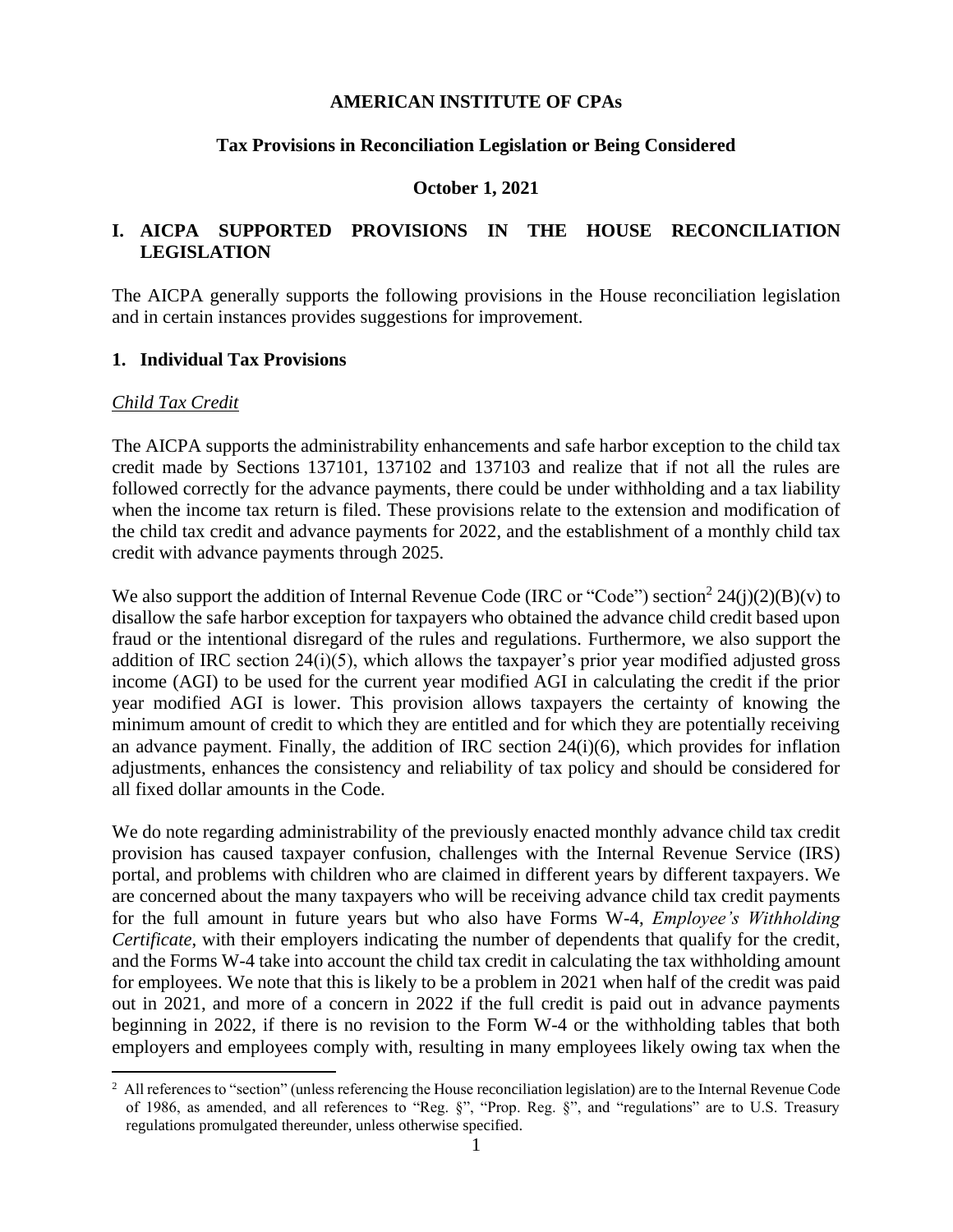income tax return is filed. Although Congress is trying to advance the child tax credit payments to taxpayers to provide the funds quicker, the advance child tax credit payments are likely to cause surprise balances owed when they file their tax return, a result likely not intended. We remind Congress how the credit works in conjunction with withholding, and we suggest Congress include instructions regarding changes to withholding forms, calculations, and withholding tables in light of the continuation of advance payments.

# *Child and Dependent Care Tax Credit*

The AICPA supports the enhancements to the child and dependent care tax credit in Section 137201, which would increase the base credit which has not been adjusted since the introduction of the credit in 1986, increase the maximum credit amount, raise the AGI threshold, and provide inflation adjustments.

The AICPA recommends considering inflation adjustments for all fixed dollar amounts in the Code to provide increased consistency and reliability of tax policy.

# **2. Employer-Provided Dependent Care Assistance Exclusion**

The AICPA supports Section 137202 that makes permanent an increase in the exclusion for employer-provided dependent care and provides inflation adjustments that allow consistency and reliability of tax policy.

# **3. Temporary Rule to Allow Certain S Corporations to Reorganize as Partnerships Tax-Free**

The AICPA supports the temporary rule in Section 138509 providing for an electable tax-free conversion of certain eligible S corporations to partnerships. Changing the temporary rule will allow for continued flow-through taxation and provide more flexibility to S corporation shareholders. Generally, an S corporation cannot convert to a partnership without a taxable event. The proposal would permit S corporations that have continually maintained an S election since May 14, 1996, to make a tax-free conversion to a partnership during 2022 or 2023.

The AICPA recommends expanding this provision to all S corporations formed after 1986 regardless of whether the entity: (i) has always been an S corporation; or (ii) elected to be an S corporation after operating as a C corporation as long as there is no built-in gain (BIG) liability at the time of the conversion into a partnership. In addition, we recommend excluding from the provision S corporations with accumulated earnings and profits (AE&P). An S Corporation with AE&P should not be permitted to convert tax-free into a partnership or, if permitted, the conversion should be taxable to the extent of the AE&P.

## **4. IRC Section 174 Amortization Deferral**

The AICPA supports Section 138516 regarding the research and experimental expenditures provision that allows for the deferral of IRC section 174 amortization. The provision would delay the effective date of amended IRC section  $174<sup>3</sup>$  to amounts paid or incurred until tax years

<sup>3</sup> P.L. 115-97 (commonly referred to as the Tax Cuts and Jobs Act (TCJA)).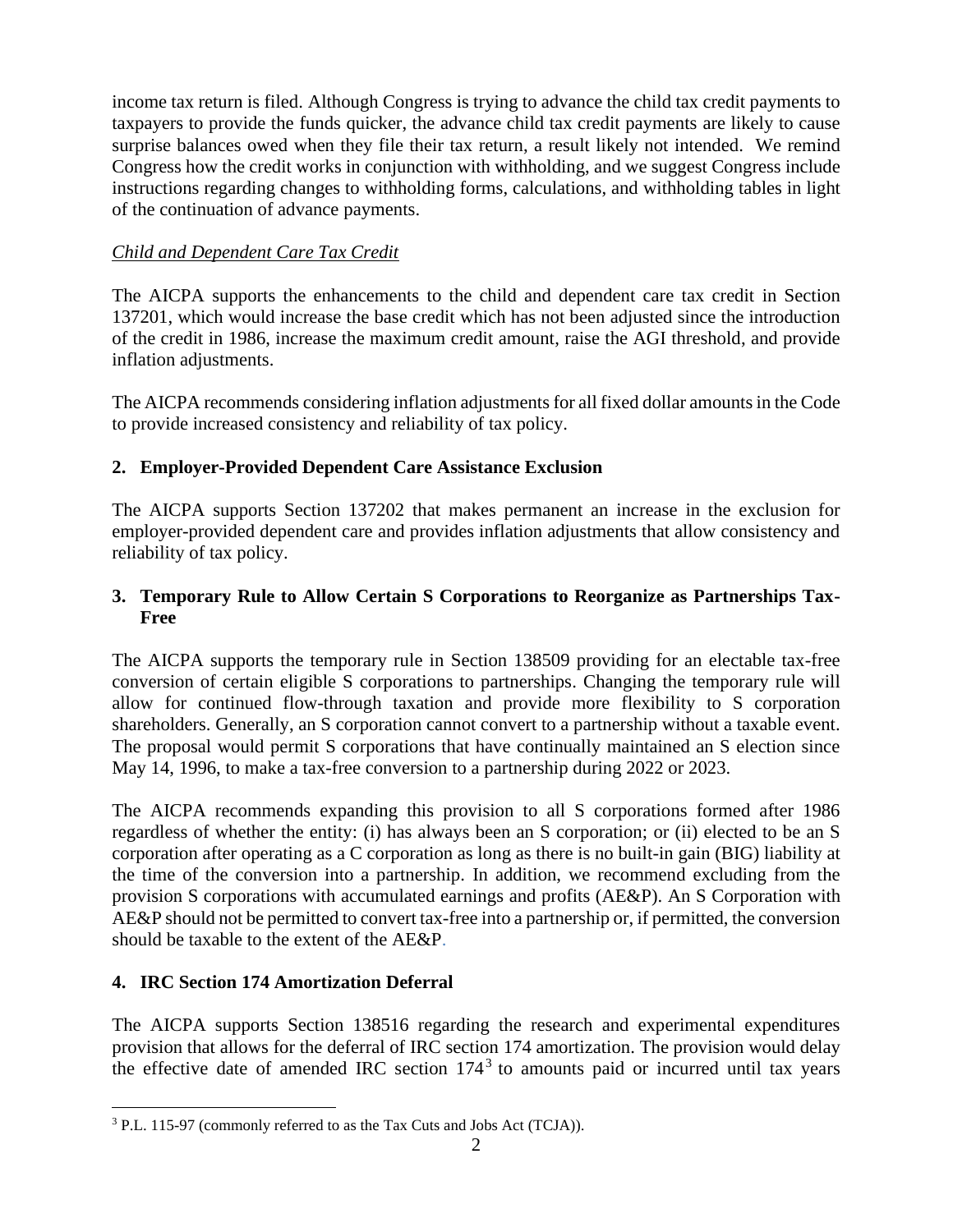beginning after December 31, 2025. The TCJA requires amounts defined as specified research or experimental expenditures, including any software development costs, to be capitalized and amortized ratably over a five-year period. Those expenditures that are attributable to research that is conducted outside of the United States (U.S.) are required to be capitalized and amortized ratably over a period of 15 years. The delay in the effective date will allow businesses to continue expensing research and development costs for an additional four years, thus allowing for simplicity in tax compliance and the minimization of confusion related to identifying costs that should be capitalized versus expensed.

We further recommend permanent extension of deductions for IRC section 174 expenditures in furtherance of simplicity and to avoid conflict and litigation. Requiring capitalization will decrease the administrability of the Code.

# **5. International Tax Provisions**

## *Restoration of Former IRC Section 958(b)(4) Deduction of Foreign Source Portion of Dividends Limited to Controlled Foreign Corporations*

The AICPA supports Section 138128, which restores former IRC section 958(b)(4) related to the deduction of the foreign source portion of dividends limited to controlled foreign corporations (CFCs). The repeal of this provision in the TCJA was concerning and resulted in a reduced investment by foreign-owned companies in the U.S. labor market. In addition, multinational companies are actively avoiding the U.S. market because they would become subject to phantom income due to "reverse attribution," which is a direct result of the repeal of IRC section 958(b)(4). The AICPA's support of this provision is based on an understanding that taxpayers, including those indirectly affected, have the ability to statutorily elect to opt out of the repeal. The purpose of such election is to protect taxpayers who conducted their affairs based upon the repeal of IRC section 958(b)(4) pursuant to the TCJA.

## *Base Erosion and Anti-Abuse Tax*

The AICPA supports Section 138131 related to the modification of base erosion and anti-abuse tax (BEAT). Specifically, a safe harbor is put forth in the provision where a taxpayer may elect to treat as an indirect cost which is not a base erosion payment, 20% of the amount paid or incurred to such related foreign party for the acquisition of inventory, which will ease the administrative burden associated with the look-through rules. Congress could also consider increasing the percentage above 20%, as requiring U.S. taxpayers to understand the inventoriable costs of a foreign related party, particularly in the tiered transaction fact pattern, could require a significant amount of work. The treatment of costs of goods sold (COGS) under BEAT will significantly impact the scope of the provision. Congress should give thorough consideration to the policy consequences of revisiting the COGS provision. Also, the overall exceptions for payments subject to sufficient foreign tax and payments on which U.S. tax is imposed are helpful, as well as the allowance of IRC section 38 credits to offset modified taxable income (MTI).

## *GILTI Carryforward Losses*

The AICPA supports Section 138126 that incorporates changes to Global Intangible Low Taxed Income (GILTI) and allows for the ability to carryforward losses.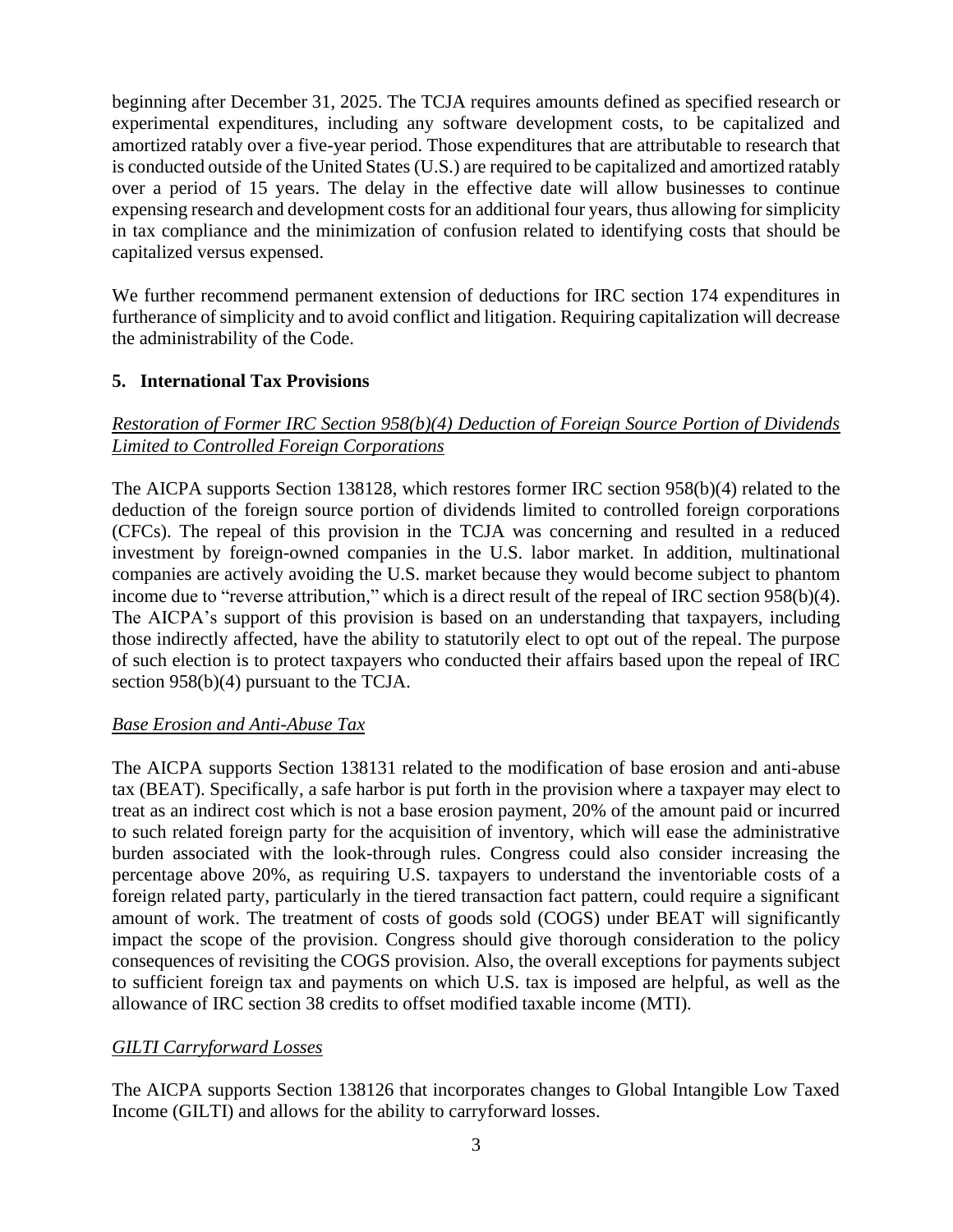#### *Foreign Tax Credits*

The AICPA supports Sections 138124 and 138127 regarding modifications to the determination of the deemed paid credit for taxes properly attributable to tested income and modifications to foreign tax credit carryforwards; particularly, the replacement of the 20% haircut with a 5% haircut, the inclusion of taxes properly attributable to tested loss and the allowance for the carryforward of foreign taxes in the GILTI basket. However, the AICPA suggests Congress not include the Section 138124 reduction in the term of the foreign tax credit adjustment statute of limitations from 10 years to 5 years. United States foreign tax credit adjustment claims are often made due to audits by foreign tax authorities, and such audits frequently take numerous years to complete. The current 10-year statute of limitations should be retained due to the length of time needed to complete these foreign audits. If the statute was shortened to 5 years, U.S. taxpayers would be subject to double taxation if the foreign tax authorities take longer than 5 years to complete their audit, adjust the foreign return and assess additional foreign tax, and the U.S. statute of limitations has expired due to the shortened period. As a general observation, the shift to a country-by-country calculation would bring significant complexity for tax administration and taxpayer compliance.

#### *IRC Section 78 Gross-up*

The AICPA supports Section 138129 that amends IRC section 78 and removes its reference to IRC section 960(b) (deemed paid taxes related to previously taxed earnings and profits (PTEP) distributions). As the AICPA previously suggested,<sup>4</sup> there is no policy justification for applying IRC section 78 to IRC section 960(b) foreign taxes. Specifically, PTEP distributions are excluded from the gross income of a U.S. shareholder. Consequently, there is no deduction available to a U.S. shareholder for U.S. tax purposes with respect to taxes deemed paid under IRC section 960(b) that would need to be grossed-up by IRC section 78.

# **II. AICPA CONCERNS WITH CERTAIN TAX PROVISIONS IN THE HOUSE RECONCILIATION LEGISLATION**

The AICPA has concerns with the following provisions in the House reconciliation legislation.

#### **1. IRC Section 199A – Deduction for Qualified Business Income**

The AICPA has demonstrated a long-standing commitment in providing decision makers with comments regarding various statutory and administrative aspects of the qualified business income (QBI) deduction, as included in Section 138204. Most recently, we commented<sup>5</sup> on  $\underline{S. 2387}$ , the Small Business Tax Fairness Act, introduced on July 20, 2021, to eliminate the distinction between Specified Service Trade or Business (SSTB) and Non-SSTB, remove the marriage penalty, and simplify the section 199A deduction, among other recommendations.

The AICPA urges Congress to permit all non-corporate business owners to avail themselves of the QBI deduction. Professional services firms, such as accounting firms, are an important sector in

<sup>4</sup> *See* AICPA letter, ["AICPA International Tax Legislative Proposals –](https://www.aicpa.org/advocacy/tax/downloadabledocuments/aicpa-international-tax-legislative-proposals-letter-5-5-21-final.pdf) Simplification and Technical Proposals" (May 5, 2021).

<sup>&</sup>lt;sup>5</sup> See AICPA letter, "The Small Business Tax Fairness Act – Improving the Deduction for Qualified Business Income [Under Section 199A"](https://www.aicpa.org/content/dam/aicpa/advocacy/tax/downloadabledocuments/aicpa-comment-letter-on-the-small-business-tax-fairness-act.pdf) (August 24, 2021).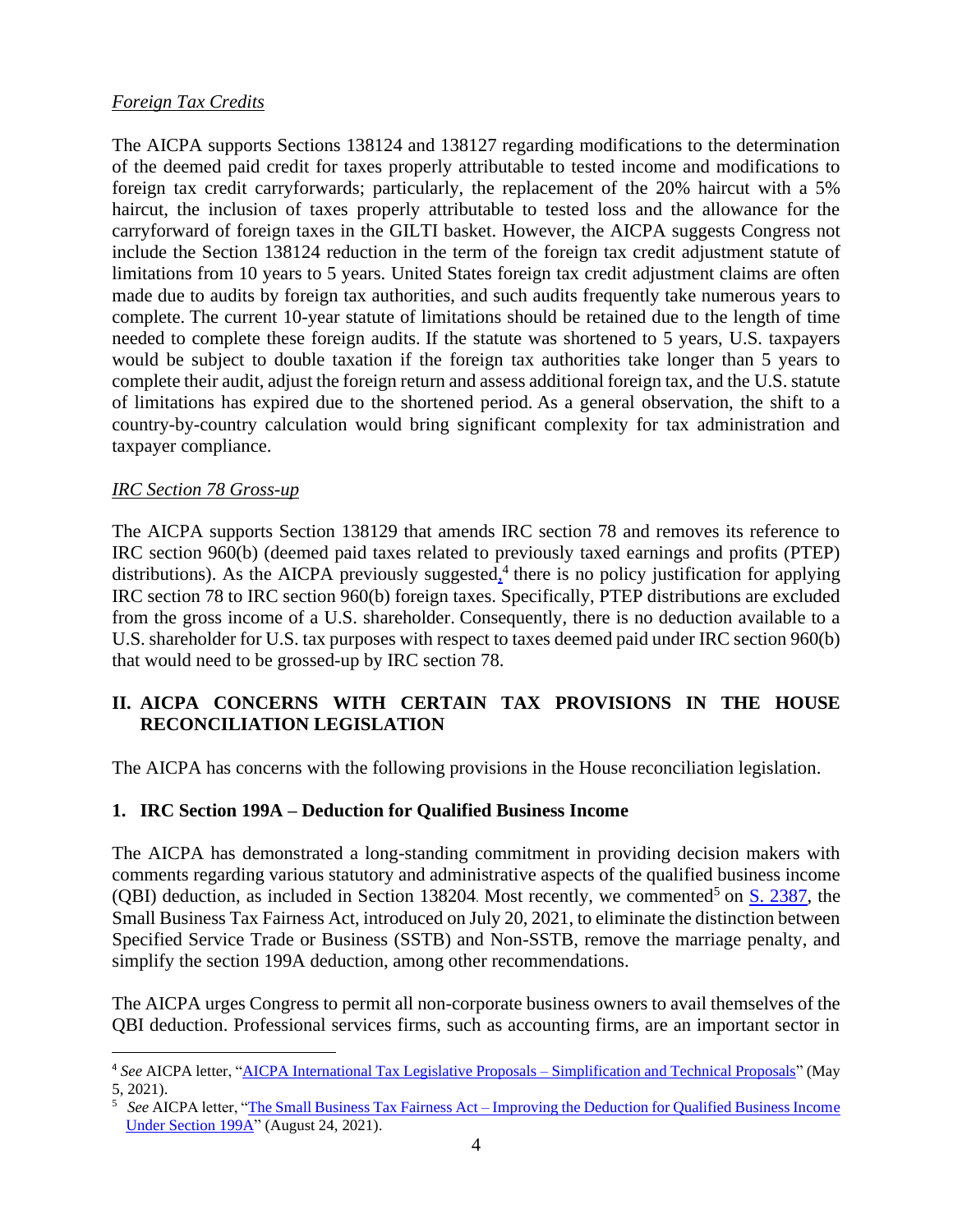our economy and heavily contribute to the nation's goals of creating jobs and better wages. They are an integral part of the voluntary tax compliance process. In today's economy, professional service pass-throughs are increasingly competing on an international level with businesses organized as corporations, require a significant investment in tangible and intangible assets, and rely on the contribution of salaried, non-equity professionals to generate a significant portion of the revenue. Restricting the IRC section 199A deduction to individual business owners of SSTBs above specified income thresholds creates inequity and ignores the reality that these businesses hire employees and operate in a global business environment. In the interest of equity, the AICPA recommends the elimination of the SSTB distinction.

Further, the AICPA does not support the inclusion of a marriage penalty, as taxpayers should not face higher taxes solely because they are married. Tax policy should be equitable and simple. Having no distinction in the QBI deduction among married filing jointly, single, and head of household taxpayers creates a marriage tax penalty for certain individuals. Tax laws and policy should not penalize marriage.

We recommend a simplified approach that: (i) allows taxpayers to compute their IRC section 199A deduction on an aggregated basis; (ii) reduces the administrative burdens of triple net leases and royalties; and (iii) provides no carryforward loss to a succeeding taxable year to the extent a taxpayer incurs a current overall loss from qualified trade or business income.

## **2. IRC Section 461(l) – Excess Business Losses**

The AICPA suggests making further changes to Section 138205 regarding IRC section 461(l) excess business losses.

Section 138205 amends IRC section 461(l) to make permanent the limitation on excess business losses to \$250,000 per year (\$500,000 MFJ) indexed for inflation. Additionally, it alters the treatment of the amount that exceeds the threshold. Under current law, the unallowed loss is treated as a net operating loss (NOL) that is carried forward to the following year and is then subject to the NOL limitations. Under the House reconciliation legislation, instead of treatment as an NOL in the following year, it is treated as an additional business loss and is again subject to the threshold (we will refer to this as "retesting").

If this provision is ultimately adopted, there are several collateral matters that must be addressed in the legislation to make the provision fair and administrable:

- The statute must classify gain and loss from the disposition of a partnership or S corporation as business gain or loss so that such items are included in the retesting calculation. IRC section  $1411(c)(4)$  and Reg. § 1.469-2T(e)(3) should be used as the model for this purpose.
- Any current or previous loss associated with a business that is completely disposed of in a fully taxable transaction should no longer be considered within IRC section 461(l) because this loss represents an actual economic loss to the taxpayer that should be allowed to offset nonbusiness income. In many cases, after the disposition of a business, the taxpayer will no longer have any business income to use against the loss. The economic loss would only be allowed \$500,000 per year, inappropriately delaying the loss recognition. We suggest using IRC section  $469(g)(1)$  as the model for this purpose.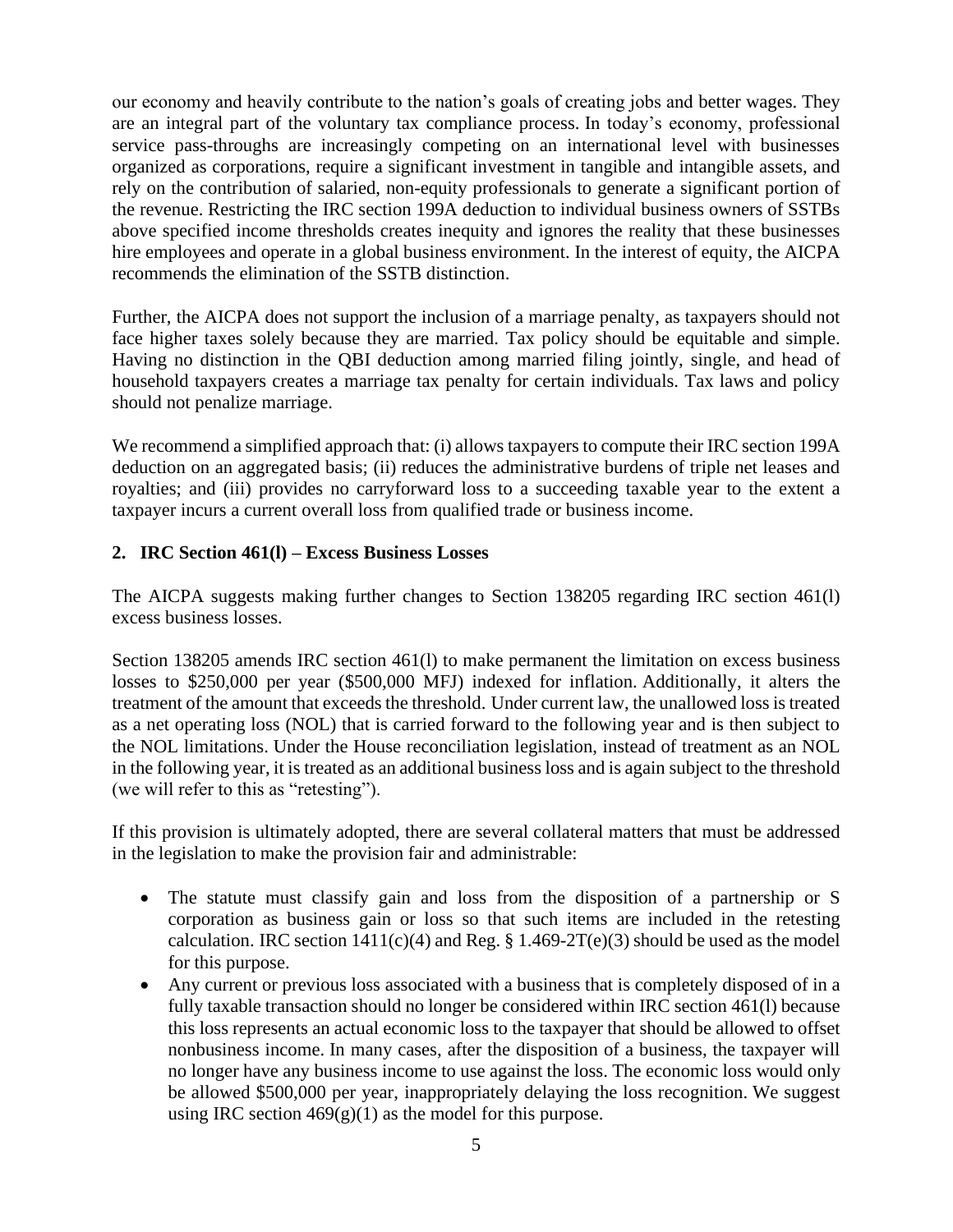- The current and proposed statute results in unutilized losses at death, which is inequitable. One solution is to provide that IRC section 461(l) does not apply in the year of a taxpayer's death. Another solution is to allow any disallowed IRC section 461(l) losses to be carried over to the taxpayer's estate.
- The proposed change in the statute reclassifies the disallowed loss from an NOL to an IRC section 461(l) loss creating its own tax attribute. In the case of the termination of a trust or estate, these losses will disappear. We recommend amending IRC section 642(h) to include these losses in the short list of attributes that will pass to the beneficiary that succeeds to the property upon termination.

## **3. IRC Section 162(m)** – **Limitation on Deduction of Excess Employee Remuneration**

The AICPA has concerns with the effective date as provided in Section 138501 due to the negative effect of the provision on audited financial statements. Legislation with effective dates near the date of enactment create significant confusion and administrative complexity.

#### **4. Employee Benefits Tax Provisions**

## *Contribution Limit for Individual Retirement Plans of High-Income Taxpayers with Large Account Balances*

The AICPA has concerns with the ability to efficiently implement Sections 138301 and 138302. There are many elements (e.g., how to determine the timing of AGI and account balances, the timing of distribution and contribution limits, and the inclusion of qualified plan balances) required for compliance that must be obtained from different sources, some of which are not readily available, and most are not available at the same time.

AGI can only be determined after the taxpayer files Form 1040, *U.S. Individual Income Tax Return*. Therefore, taxpayers may not know, until as late as October of the following year, that they are subject to these rules after making a contribution to their individual retirement account (IRA) or defined contribution plan earlier in the year, only to be required to make a distribution under these rules. In addition, if an individual has both an IRA and a participant account in a defined contribution plan maintained by a former employer, the taxpayer is dependent on the plan administrator to provide the account balance. Many taxpayers have defined contribution plan account balances in plans maintained by former employers for which they do not receive participant account statements due to various reasons (ex. loss of contact). Therefore, these taxpayers will not have the information necessary to comply with the requirements of Sections 138301 and 138302.

#### *Rollovers to Roth IRAs and Accounts*

Section 138311, regarding the tax treatment of rollovers to Roth IRAs and plan accounts ("Accounts"), will have unintended negative consequences for many IRA owners. Many individuals have made nondeductible contributions to their IRAs or Accounts over the years without converting to a Roth IRA or Account. Under this provision, these individuals will only be permitted to convert taxable and not after-tax amounts to a Roth IRA or Account. The after-tax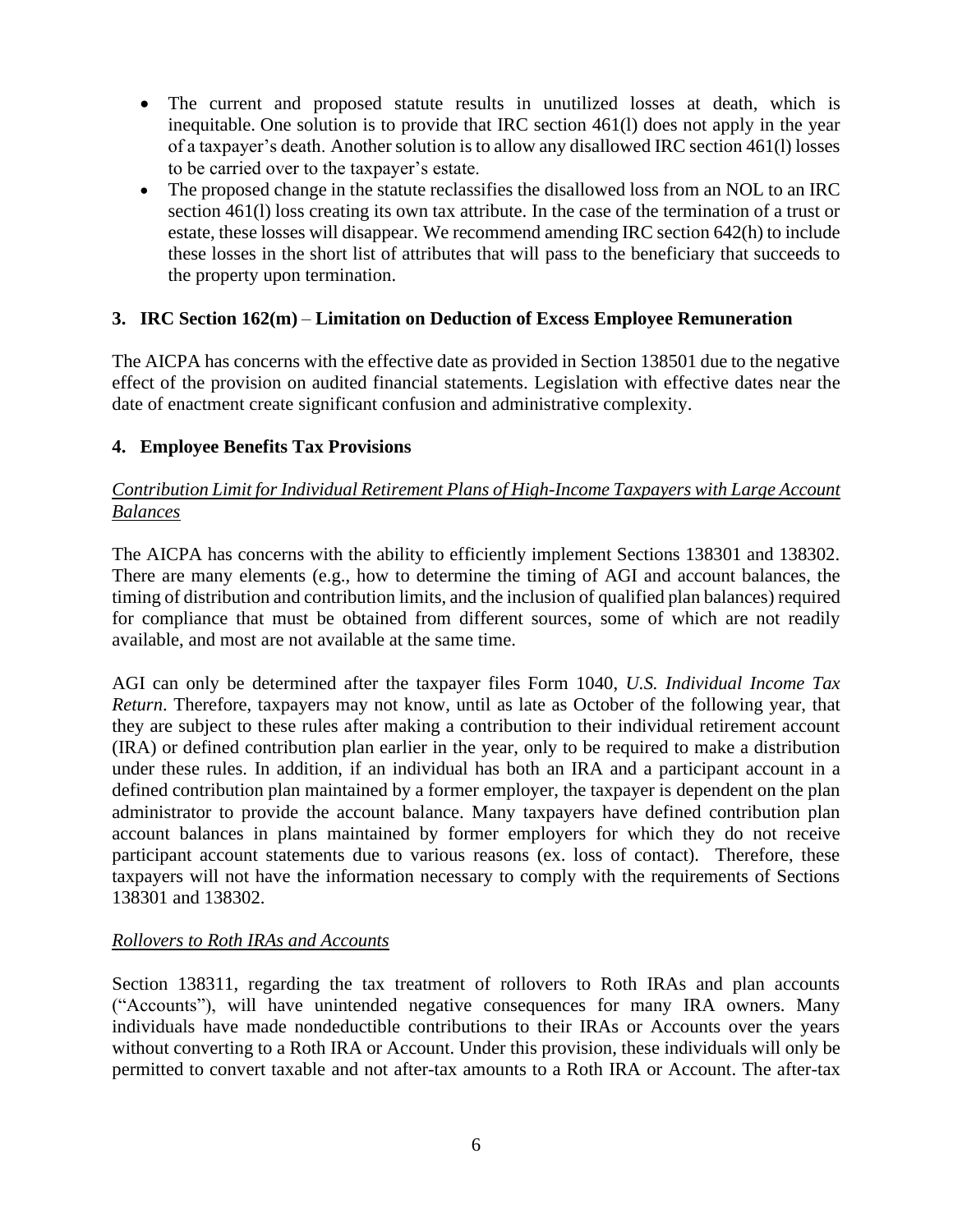amounts contributed over time to traditional IRAs or Accounts will be "stranded," preventing the IRA owner from fully consolidating his or her retirement plan balances.<sup>6</sup>

# *Prohibition on Certain IRA Investments*

Sections 138312 and 138314 provide for a 2-year transition period; however, because many of these assets are closely held businesses or have limited markets, it is unlikely that the 2-year transition period is sufficient for account holders to remove the assets from the IRA. In addition, any transfer of assets out of the IRA to a disqualified person to comply with this rule should not be considered a prohibited transaction.

## *Statute of Limitations with Respect to IRA Noncompliance*

The AICPA opposes a longer statute of limitation that would apply retroactively, creating systemic unfairness to taxpayers. Section 138313 provides for a six-year statute of limitations applicable to the reporting of information related to the valuation of an IRA's investment assets that would lead to an imposition of a tax, or for the assessment of any prohibited transaction excise tax imposed by IRC section 4975. AICPA also notes that this six-year statute of limitations also applies to reporting and prohibited transaction issues that arise prior to December 31, 2021 for which the current, three-year, statute of limitations is still open as of December 31, 2021. This has the effect of making the six-year statute of limitations retroactively effective.

# **5. Trust and Estate Tax Provisions**

## *Valuation Concerns*

The AICPA reminds Congress of its recently submitted concerns<sup>7</sup> with the proposal in the Department of the Treasury's ("Treasury") *[General Explanations of the Administration's Fiscal](https://home.treasury.gov/system/files/131/General-Explanations-FY2022.pdf)  [Year 2022 Revenue Proposals](https://home.treasury.gov/system/files/131/General-Explanations-FY2022.pdf)* ("Green Book"), issued May 2021, as part of the American Families Plan (AFP) to reform the taxation of capital income and treat transfers of appreciated property by gift or on death as realization events. The AICPA is concerned that some of the provisions both within the Green Book proposal and in Section 138210 regarding valuation rules for certain transfers of nonbusiness assets are inconsistent with well-established valuation principles and could result in valuations that do not reflect the true economic value of transferred assets. These inconsistencies could, in turn, negatively affect taxpayers.

Our valuation-related issues with Section 138210 are from business appraisers' perspectives, including our concerns with how Section 138210 will create two different regimes for valuation and assumes taxpayers have a level of access to information that may not exist.

The AICPA is concerned that the legislation precludes the application of a discount when nonbusiness assets are transferred by the taxpayer. This treatment will result in two different regimes for valuation: one for transfers of these nonbusiness assets for income tax purposes (e.g., on normal business transactions, income tax reporting, and charitable gifts, etc.), and a second for

<sup>&</sup>lt;sup>6</sup> Any investment may not be converted, even if the individual is not circumventing annual contribution limits by making after-tax contributions just prior to Roth conversion (aka a backdoor Roth).

<sup>7</sup> *See* AICPA letter, ["Green Book American Families Plan Proposal -](https://www.aicpa.org/content/dam/aicpa/advocacy/tax/downloadabledocuments/56175896-aicpa-letter-to-congress-on-fvs-appreciation-at-death-or-gift-submit82421.pdf) Reform the Taxation of Capital Income and [Treat Transfers of Appreciated Property by Gift or on Death as Realization Events"](https://www.aicpa.org/content/dam/aicpa/advocacy/tax/downloadabledocuments/56175896-aicpa-letter-to-congress-on-fvs-appreciation-at-death-or-gift-submit82421.pdf) (August 24, 2021).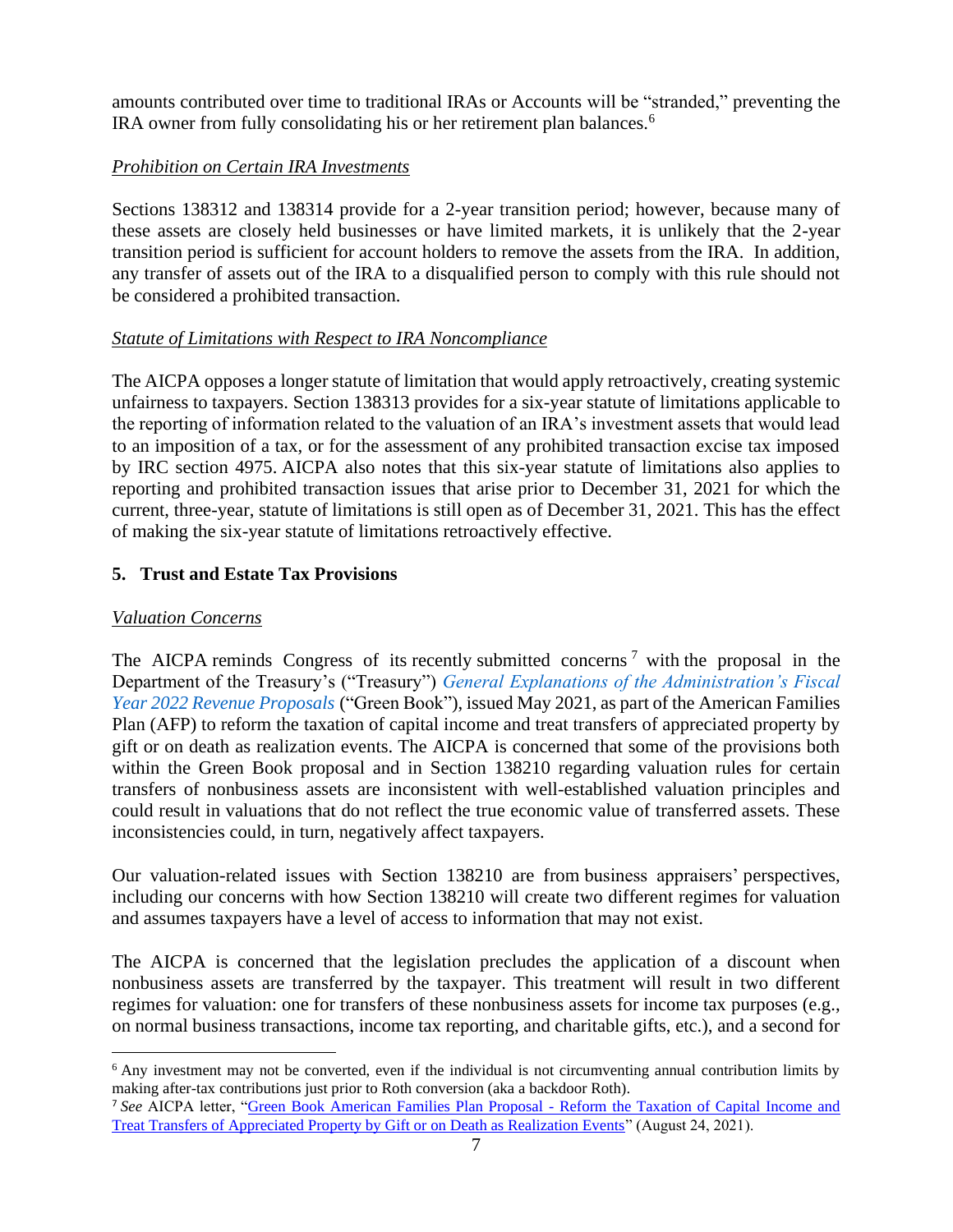gift and estate tax purposes, which creates confusion regarding post-transfer basis and perhaps an opportunity for taxpayers to create artificial transactions in order to "game" the basis rules to exploit the lowest tax result.

Another concern with the legislation is the requirement that a 10% partial interest owner provide a value that represents a proportional share of the value of the entire entity, which assumes that every interest holder, including those lacking control over the property, has equal access to adequate information to determine the fair market value of the entire property. This assumption is contrary to reality for many minority interest holders, who often are not privy to the same scope of data available to controlling shareholders. Although the issues regarding access to information by holders of partial interests, especially minority interests, has been and continues to be a valuation issue, we are concerned that the legislation requires that the valuation *must* be based on the full value of the whole asset. This would be a new requirement, and in light of difficulties obtaining information to value the whole asset, it is not reasonable. Whether the valuation is of an individual property with multiple owners or of an entity with multiple members, partners, or shareholders, this difficulty in accessing data needs to be considered in any legislation.

#### *Grantor Trusts*

Section 138209 regarding certain tax rules applicable to grantor trusts is drafted too broadly and may affect more trusts than intended. In addition to affecting defective grantor trusts, the provision appears to affect statutorily sanctioned grantor retained annuity trusts (GRATs), qualified subchapter S trusts (QSSTs), and qualified personal residence trusts (QPRTs). For instance, if GRATs and QPRTs convert to non-grantor trusts (or the trust assets are distributed) when the term expires, a deemed taxable gift may occur at that time. A deemed taxable gift nullifies the taxpayer benefit of having a statutorily sanctioned GRAT or QPRT. Clarifying the scope of the Section 138209 would be helpful.

Additionally, Section 138209 could harm a beneficiary of a  $QSST<sup>8</sup>$  with estate tax inclusion, leaving electing small business trusts (ESBTs) as the only permissible trust to be an S corporation shareholder without estate tax inclusion. Section 138209 could also potentially pull back into an estate: irrevocable life insurance trusts (ILITs), grantor charitable lead annuity trusts (CLATs) and IRC section 679 (foreign grantor) trusts. For a beneficiary defective trust, clarity is needed regarding whether additional contributions by the grantor would result in estate inclusion for the beneficiary.

Gift tax consequences of creating a defective grantor trust are also unmodified, continuing to treat gifts to these types of trusts as reportable on a gift tax return and utilizing the exemption (or triggering gift tax). The legislation provides proper adjustments if these same assets are later included in an estate or if a taxable gift occurs due to a distribution or a conversion, but this increases administrative complexity. Additionally, a trust that is partially exempt and partially nonexempt (due to contributions made after the date of enactment) further creates administrative complexity.

<sup>8</sup> Under current law, QSSTs elect to be treated as grantor trusts for the purpose of being an eligible S corporation shareholder.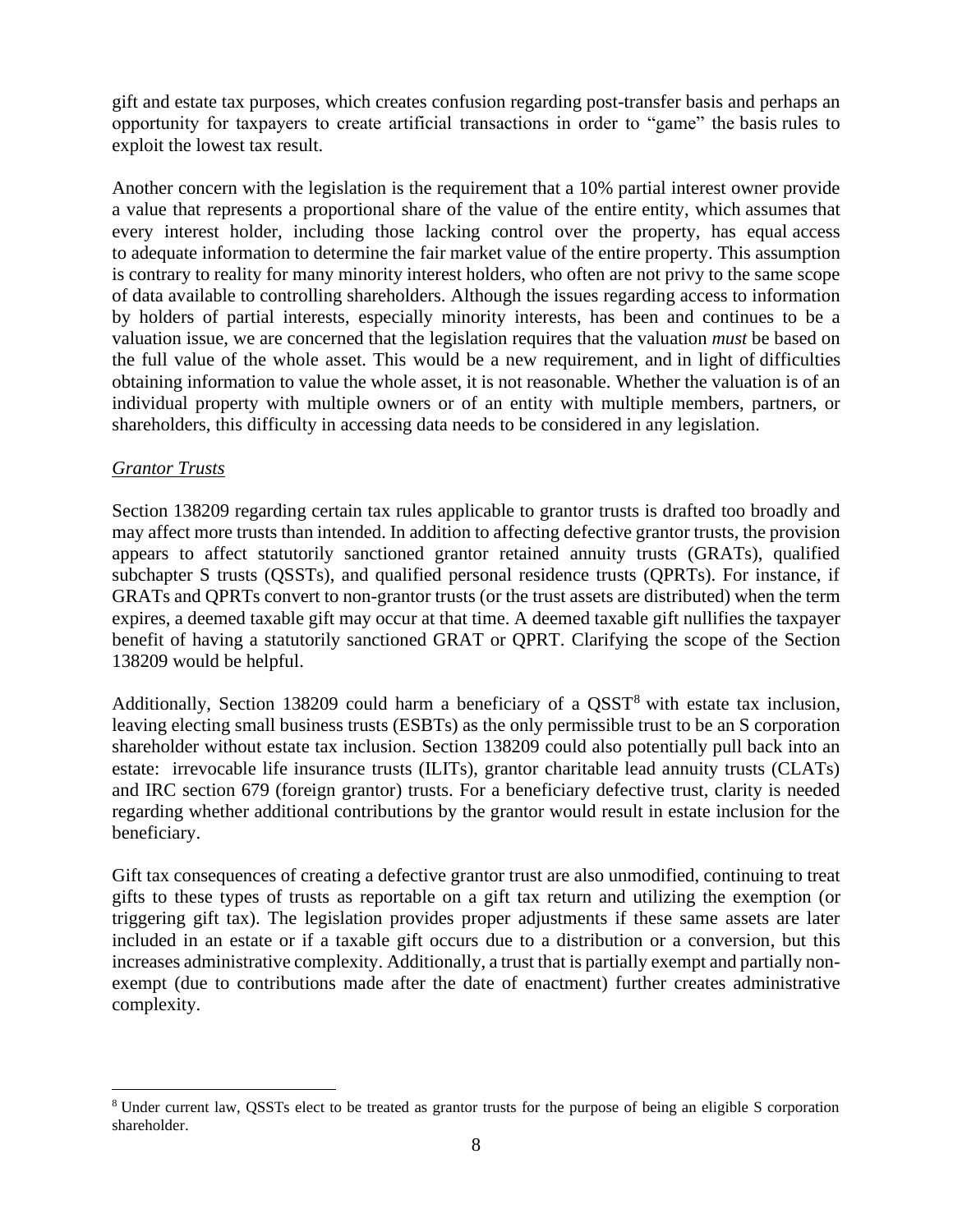In addition, Congress should clarify the term "contribution." The legislation indicates that they are applicable to any portion of a trust established before enactment which is attributable to a contribution to the trust made on or after such date. Clarification should include whether "contribution" includes new sales to existing grantor trusts, an exercise of an IRC section 675(4) swap power and modifications to existing intentionally defective irrevocable trust (IDIT) notes to extend maturity, or if a reduced interest rate, is construed as a "contribution." "Contributions" should not include existing sales and loans with pre-enactment grantor trusts where in-kind distributions may be required to make the loan payments as well as the use of in-kind distributions for GRAT payments for a pre-enactment GRAT. Treating such payments otherwise would be fundamentally unfair for existing transactions. For example, for a GRAT or grantor CLAT, the gift is in year one so when the assets pass to the remainder beneficiaries, it should not be a further gift or trigger transaction. Another example of our concern is existing GRATs that may need to satisfy annuity payments with in-kind distributions, such as a 2-year GRAT created in December 2019 when the final payment is made December 2021 as it is likely the final annuity payment would need to be satisfied in kind and would be subject to the higher 25% capital gains rate under the legislation.

#### *Estates*

Taxing estates the same as trusts for many of the provisions in the legislation is problematic.<sup>9</sup> The AICPA recommends<sup>10</sup> that Congress treat estates similar to married filing separately taxpayers for these provisions in the House reconciliation legislation, as well as existing law (such as income tax and net investment income tax). This recommendation would restore estates to their federal tax position from 1954-1986. In addition, qualified disability trusts established for the benefit of disabled individuals should be taxed in the same manner as a married person filing a separate tax return for income and net investment income tax purposes.

For purposes of these tax rates, Congress should treat estates as if they were a continuation of the deceased individual and tax them as such. An estate serves a unique role as being the successor to an individual for a limited period of time during which it winds up the affairs of the deceased individual before distributing the assets to the individual's heirs. Unlike trusts, estates are only created due to a death - one individual cannot create multiple estates.

Trusts may exist in perpetuity in some states, while an estate is time limited. Most probate courts strive to expedite the collection and disposition of assets, frequently requiring explanations for any delay in distributing the assets and closing the estate. The executor cannot unduly prolong the period of administration of an estate.<sup>11</sup> If the administration of the estate is unreasonably prolonged, the estate is considered terminated for federal income tax purposes after the expiration of a reasonable period for the performance by the executor of all the duties of administration.<sup>12</sup>

<sup>9</sup> *See, e.g.,* Section138150 regarding IRC section 1202 gains and qualified small business stock, Section 138203 regarding the net investment income tax, Section 138204 regarding the IRC section 199A deduction, and Section 138206 regarding the 3% surcharge (and present law).

<sup>&</sup>lt;sup>10</sup> See AICPA letter, ["2017 AICPA Compendium of Tax Legislative Proposals –](https://www.aicpa.org/content/dam/aicpa/advocacy/tax/downloadabledocuments/2017-aicpa-compendium-of-tax-legislative-proposals.pdf) Simplification and Technical [Proposals"](https://www.aicpa.org/content/dam/aicpa/advocacy/tax/downloadabledocuments/2017-aicpa-compendium-of-tax-legislative-proposals.pdf) (December 14, 2016).

 $\overline{^{11}$  Reg. § 1.641(b)-3.

 $12$  For qualified revocable trusts that the trustee elects to treat and tax as part of the estate under IRC section 645, the statute itself provides a termination date for such treatment.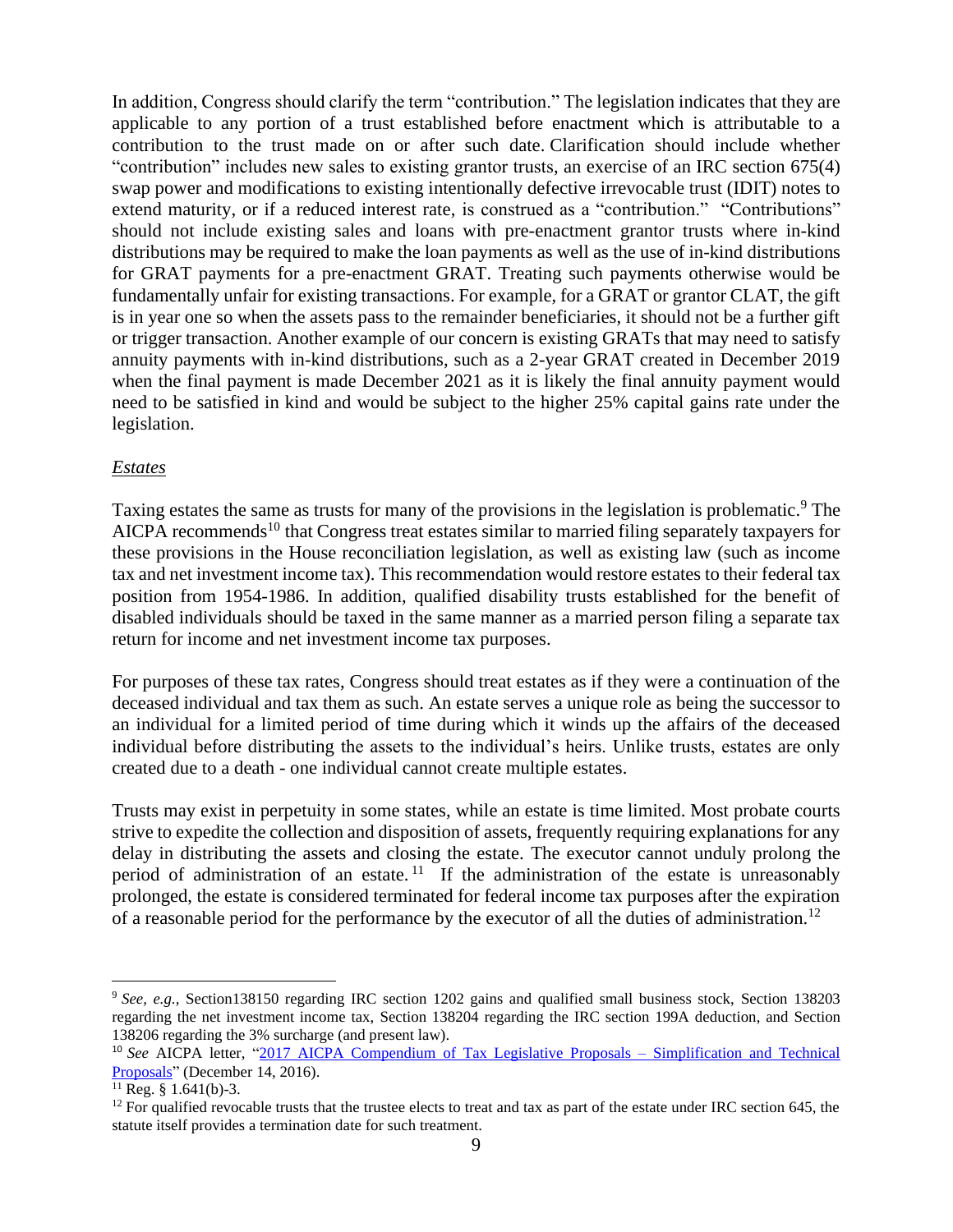#### *Surcharge on Trusts and Estates*

The AICPA suggests exclusion of certain trusts, such as charitable remainder trusts that are generally tax-exempt, from the 3% surcharge under Section 138206. As the legislation is currently drafted, it would only exclude wholly charitable trusts. Congress should specifically exclude grantor trusts as they are disregarded for income tax purposes as a separate trust. This may already be the implication, but a specific reference would make it clear and helpful. We suggest mirroring the trusts excluded from the net investment income tax as provided in Treas. Reg. § 1.1411-3.

## **6. Certain Losses under IRC Section 165(g)**

The AICPA recommends that Congress reconsider Section 138142, which modifies the treatment of certain losses under IRC section 165(g). Section 138142 amends IRC section 165(g) by providing that losses with respect to securities are realized on the day that the event establishing a worthlessness occurs (rather than on the last day of the tax year, as is current law). However, the AICPA cautions that determining the precise date of an event leading to worthlessness may not be administratively possible (e.g., where worthlessness is established based on hopeless insolvency, and not a particular identifiable event or where there are multiple events during the year that could be viewed as identifiable events or that collectively comprise an identifiable event). The provision may add unforeseen complexity and compliance burden.

## **7. Limitation on Certain Special Rules for IRC Section 1202 Gains**

The AICPA opposes Section 138150 related to the limitation on certain special rules for IRC section 1202 gains. The provision eliminates the 75% and 100% exclusion rates for gains realized from qualified IRC section 1202 stock for taxpayers with AGI equal or exceeding \$400,000 (determined without the IRC section 1202 exclusion) for gains recognized after September 13, 2021. This constitutes a retroactive tax increase. For years, these taxpayers have relied on the existing statute to make investment decisions. This proposal injects significant uncertainty as to future investment decisions with the threat of continual IRC changes. If such a limitation is imposed, it should apply to issuances, rather than sales, of stock after September 13, 2021.

## **8. Modification of Procedural Requirements Relating to Assessment of Penalties**

The AICPA opposes Section 138404 relating to the modification of procedural requirements for the assessment of penalties. The check and balance of current IRC section  $6751(b)^{13}$  is necessary to protect taxpayers and provide a fair and just tax system. IRC section 6751(b) also requires at least one level of review of the IRS's most punitive tool. The procedural protection in the current law also ensures that penalties are never used as bargaining chips or to induce a taxpayer into settling a case. Section 138404 would repeal the requirement of prior supervisory approval of assertion of penalties, effective retroactively to 1998. IRS supervisors would, instead, only be

 $13$  Under IRC section 6751(b), "No penalty... shall be assessed unless the initial determination of such assessment is personally approved (in writing) by the immediate supervisor of the individual making such determination or such higher-level official as the Secretary may designate." One exception includes penalties "automatically calculated through electronic means." This provision requires, for example, first-level managerial approval before a revenue agent may determine or propose a penalty against a taxpayer during an exam.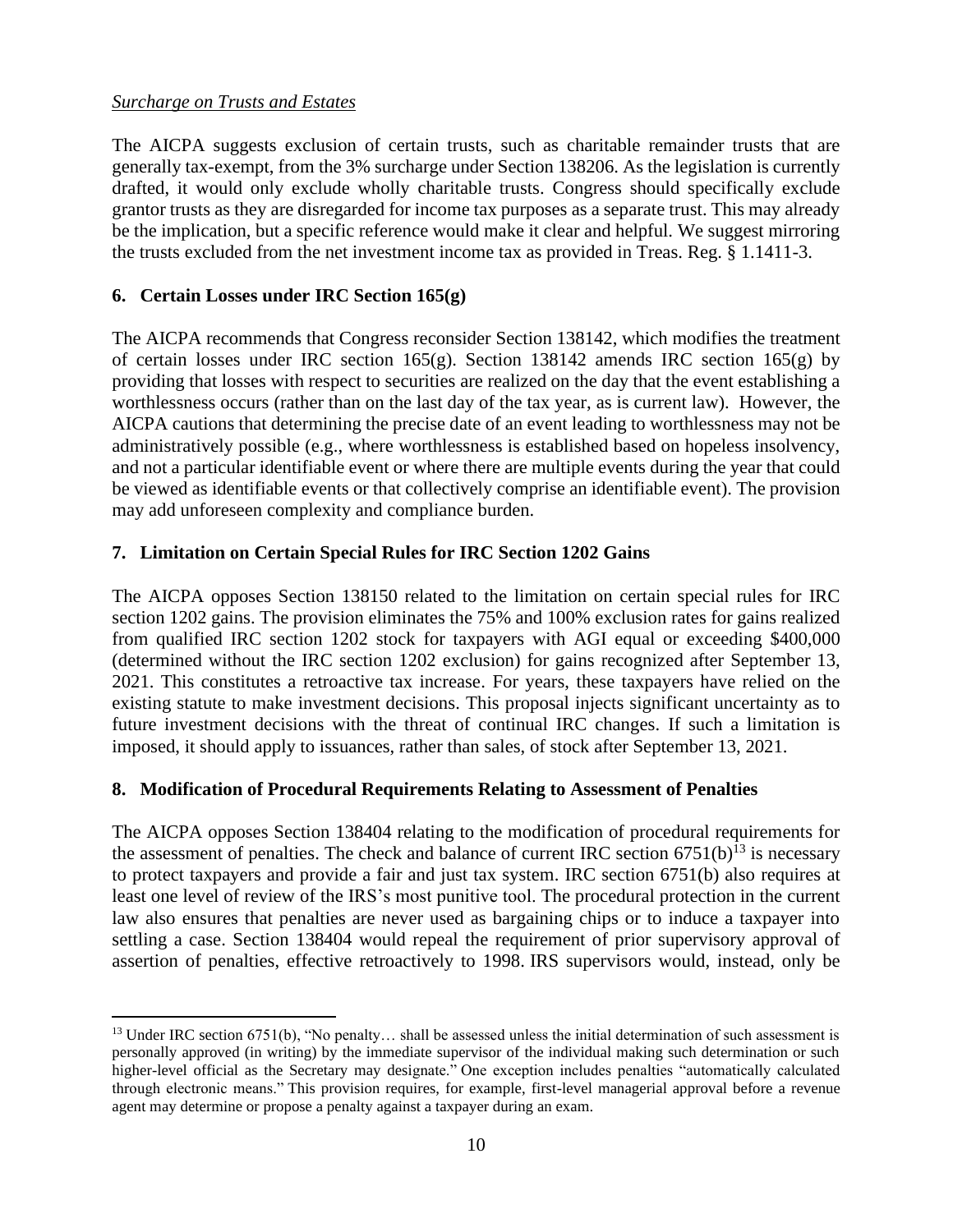required to certify on a quarterly basis that they are in compliance with the requirements of IRC section 6571(a) and related IRS policies.

Efforts should be focused not in reducing taxpayer protections when it comes to penalty assertion, but in preserving and expanding taxpayer protections. The IRS should focus efforts on ensuring consistency in determining whether the penalties should be imposed (abated) for similarly situated taxpayers. This consistency would mitigate, for example, perceived disparate treatment in the abatement consideration of international penalties, such as for Form 5471, *Information Return of U.S. Persons with Respect to Certain Foreign Corporations*, or Form 3520, *Annual Return to Report Transactions with Foreign Trusts and Receipt of Certain Foreign Gifts*. Moreover, penalty abatement determinations will be more efficient if the IRS expands abatement authority to telephone customer service personnel, which would eliminate the need for many taxpayers to correspond with the IRS on a notice, thus bolstering taxpayer service and reducing the IRS paper workload.

# **III. ADDITIONAL COMMENTS**

The AICPA has concerns and suggestions regarding other provisions that were not included in the House reconciliation legislation.

# **1. IRS Regulation of Paid Tax Return Preparers**

The AICPA is a steadfast supporter<sup>14</sup> of the goals of enhancing compliance and elevating ethical conduct for all tax preparers. For these reasons, the AICPA strongly supports the regulation of paid tax return preparers outlined in the H.R. 4184, *[Taxpayer Protection and Preparer Proficiency Act](https://www.govtrack.us/congress/bills/117/hr4184)*, modeled after the *116*th Congress S. 1192, *[Taxpayer Protection and Preparer Proficiency Act of](https://www.congress.gov/116/bills/s1192/BILLS-116s1192is.pdf)  [2019](https://www.congress.gov/116/bills/s1192/BILLS-116s1192is.pdf)*. <sup>15</sup> Key measures in H.R. 4184 include the following:

- Provides Treasury authority to regulate paid tax return preparers.
- Clarifies that the authority being provided is to reinstitute the IRS's 2011 paid preparer regulatory program.
- Provides the IRS authority to revoke an incompetent or fraudulent preparer's Preparer Tax Identification Number (PTIN).
- Clarifies that certain non-signing preparers those persons who prepare returns under the supervision of an attorney, CPA or enrolled agent – are not required to obtain a PTIN.
- Requires a U.S. Government Accountability Office (GAO) study on the sharing of information between Treasury and State authorities regarding PTINs issued to paid return preparers and preparer minimum standards.

Additionally, the AICPA supports another element not included in H.R. 4184: mitigation of marketplace confusion. This additional element will further protect taxpayers from misleading marketing tactics by unlicensed tax preparers and ensure truth in advertising. To protect taxpayers, mitigate marketplace confusion, and ensure truth in advertising, it is important that unlicensed

<sup>14</sup> *See* AICPA letter, "American Families Plan Proposal – [IRS Regulation of Paid Tax Return Preparers"](https://www.aicpa.org/content/dam/aicpa/advocacy/tax/downloadabledocuments/aicpa-preparer-regulations-letter-to-congress.pdf) (May 11, 2021).

<sup>&</sup>lt;sup>15</sup> Introduced by Senate Finance Committee Chairman Wyden on April 4, 2019.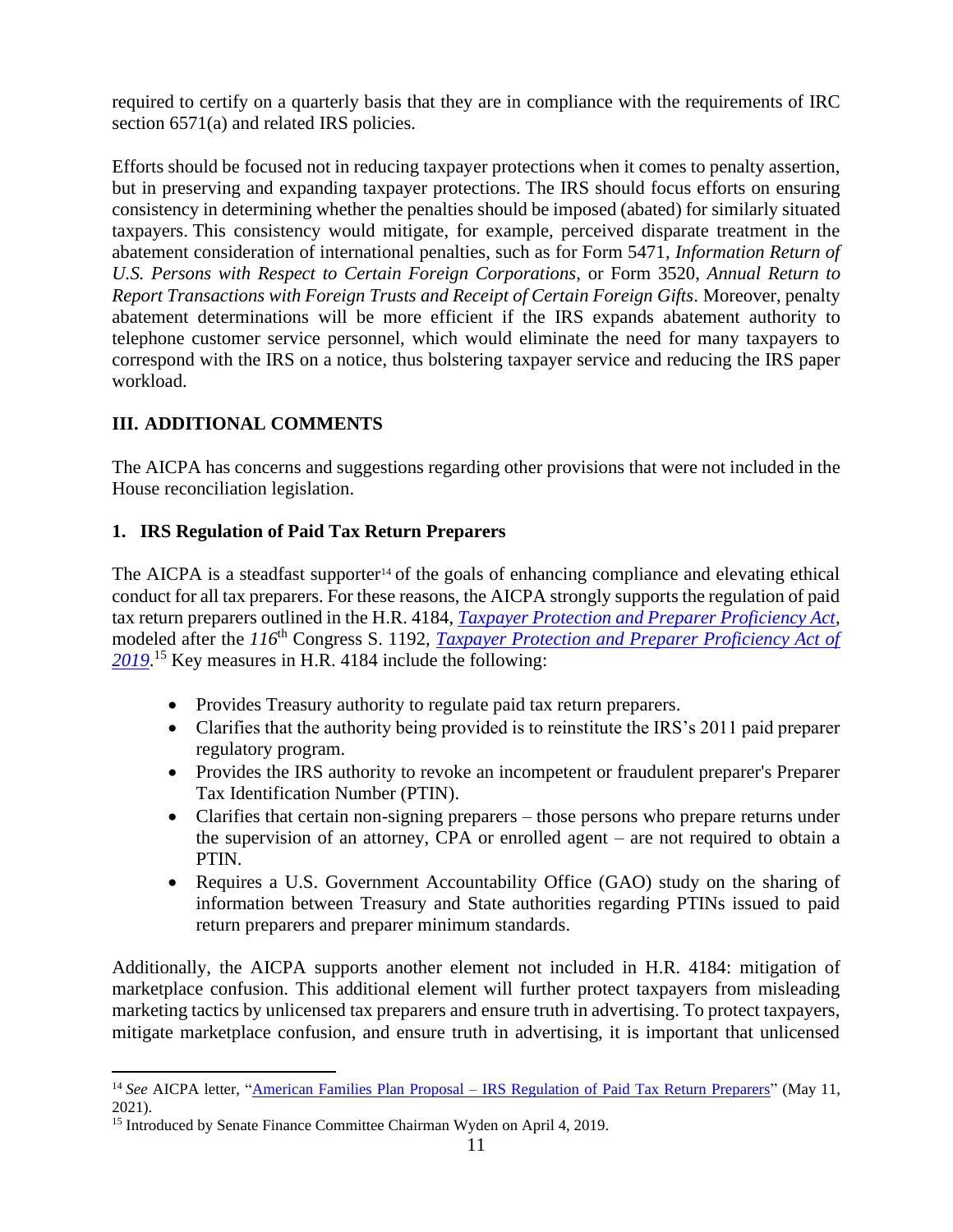PTIN holders using any paid advertising involving print, television, radio, or other medium – *in which the individual represents themselves as a registered tax return preparer* – should display or broadcast a statement directing the taxpaying public to the IRS website where the differences between the various types of preparers (e.g., qualifications) are explained, and informing the public that the IRS does not endorse any particular tax return preparer.

Ensuring that tax preparers are competent and ethical, and that the IRS has the tools it needs to conduct appropriate oversight, is critical to maintaining taxpayer confidence in our tax system and protecting the interests of the American taxpayer.

# **2. Financial Account Reporting to Improve Tax Compliance**

The AICPA has been monitoring the proposal to create a financial account information reporting regime for reporting gross inflows and outflows. Treasury and Congressional members have assured us that the reporting regime will not require any additional tax reporting from taxpayers. Therefore, we do not express concerns at this moment.

Looking forward, we will continue to monitor this proposal as it possibly moves into legislation and eventually implementation. As issues arise, we will continue to have appropriate discussions regarding administrability and on any impact to the accounting profession.

# **3. IRS Funding**

We understand that enforcement is an important aspect of what the IRS does, however, enforcement actions need to be in balance with the services the IRS provides taxpayers. In order to meet the needs of taxpayers, we encourage the IRS to strive to be a [Modern-Functioning IRS](https://www.aicpa.org/content/dam/aicpa/advocacy/tax/downloadabledocuments/irs-service-improvement-practitioner-report.pdf)  for the  $21<sup>st</sup>$  Century. Aspects of a Modern-Functioning IRS prioritizes customer satisfaction, including from enforcement actions, a modernized technological infrastructure, and provides IRS employees with the experience and training to understand and address taxpayer needs.

The legislative and executive branches should determine the appropriate level of service and compliance they want the IRS accountable to provide and then dedicate adequate resources for the agency to meet those goals.

## **4. Structural Changes to Subchapter-K (Partnership Taxation)**

The AICPA has significant concerns with the *[Pass-through Changes Discussion Draft](https://www.finance.senate.gov/imo/media/doc/Wyden%20Pass-through%20Reform%20Section%20by%20Section.pdf)*, <sup>16</sup> and the AICPA urges the Senate to follow the House and not include Subchapter K changes in the reconciliation legislation. The AICPA is pleased that the House did not include this overhaul.

The AICPA encourages Congress to comprehensively address any Subchapter K policy in proportion to its inherent complexity and macro-economic effects. In that vein, AICPA recommends a long-term view of Subchapter K to minimize the effect on small businesses, new business formation, and the legal arrangements of partners, which generally are business-driven decisions.

<sup>&</sup>lt;sup>16</sup> Released by Senate Finance Committee Chairman Wyden on September 10, 2021.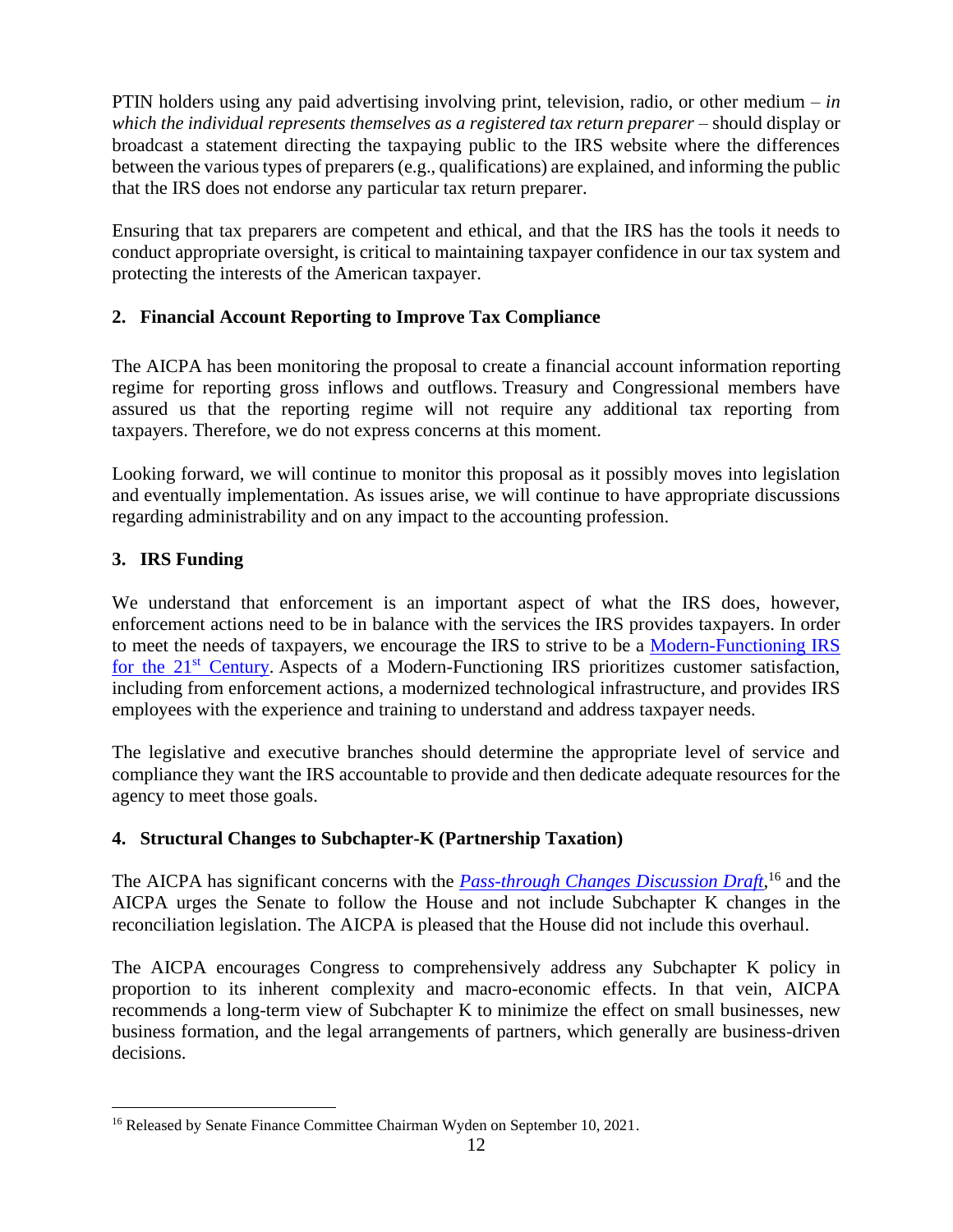Several of the proposals, including the proposed changes to IRC subsections 704(b) and (c), would upend the business climate and economic arrangements to which partners have agreed. These proposed changes in turn will invalidate many partnership agreements, which are legal contracts between those partners. This introduces significant complexity and unfairness to the tax system where partners have relied on the cohesive structure of Subchapter K to efficiently operate their businesses and minimize the "touch points" of the tax system. Several of the proposals inherently create uncertainty in business operations. The cascading legal and economic effects on partnerships due to structural changes in their taxation do not simply target perceived abuses within Subchapter K; they would create unknowable macro-economic effects that may not be apparent for years. The intricacy of Subchapter K requires comprehensive study and many ancillary changes to Title 26 to properly effect a certain policy to minimize a mechanical breakdown of the tax system – in essence, "allow the policy to work."

The AICPA plans to further analyze and provide additional comments on the discussion draft.

## **5. Corporate Minimum Tax at 15% of Book Income**

The AICPA is pleased that the House reconciliation legislation did not contain a legislative proposal that has been suggested to establish a minimum corporate tax at 15% of a corporation's book income (determined under income tax principles), while continuing to allow certain net operating loss carryforwards and business tax credits.

If Congress further considers the proposal, the AICPA recommends that Congress clarify the rules associated with implementing a minimum tax on corporate book income as this will likely be complex and have many potentially negative implications. Imposing tax according to financial statement income takes the definition of taxable income out of Congress's hands and puts it into the hands of industry regulators and foreign countries. A book minimum tax could cut the nation's economic competitiveness overseas and shift a level of tax decision-making to foreign countries. There are many key conceptual differences in financial income and taxable income, including the idea of materiality. Congress tried a similar book approach in 1986 with the Business Untaxed Reported Profits (BURP). This approach was quickly repealed because many firms and businesses adjusted their financial accounting choices to reduce their income. These types of distortions could potentially hurt the value of companies and harm shareholders and creditors who depend on financial statements for important information. Accounting standards overall (GAAP), should focus exclusively on investors and creditors needs. Public policy taxation goals should not have a role in influencing accounting standards. Independence and objectivity of accounting standards are the backbone of our capital markets system.

Lawmakers have also purposely created differences in book and tax income for specific policy reasons, such as the treatment of depreciation. The AICPA recommends that instead of creating a new tax regime, lawmakers should identify the specific book and tax differences driving their policy concerns and target those with direct legislation.

#### **6. Nonqualified Deferred Compensation**

Prior to the passage of the TCJA, the bill introduced in the Senate on November 28, 2017, contained a provision (Title III, Subtitle I, Section 3801), which was ultimately removed, related